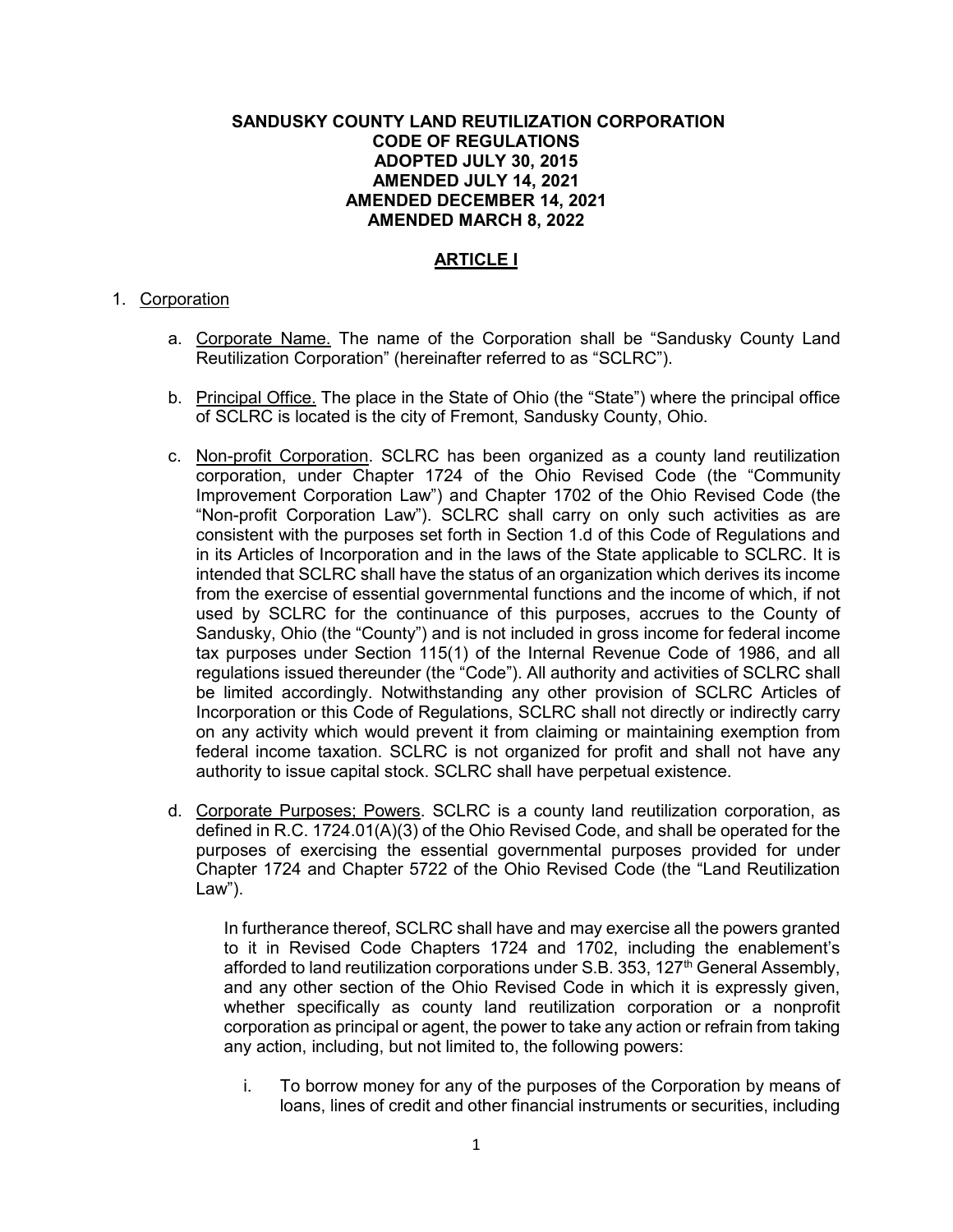the issuance of its bonds, debentures, notes or other evidences of indebtedness, whether secured or unsecured, and to secure the same by mortgage, pledge, deed of trust, or other lien on its property, franchises, rights, and privileges of every kind and nature or any part thereof or interest therein.

- ii. To request by resolution that:
	- a. the Sandusky County Board of County Commissioners (the "Board of Commissioners") pledge a specifically identified source or sources of revenue pursuant to division (C) of Section 307.78 of the Ohio Revised Code as security for a borrowing of the Corporation; and
	- b. i. if the land subject to reutilization is located within an unincorporated area of the County, that the Board of Commissioners issue (A) notes under Section 307.082 of the Ohio Revised Code for the purpose of constructing public infrastructure improvements and take such other actions as the Board of Commissioners determines are in the interest of the County and are authorized under Sections 5709.78 to 5709.81 of the Ohio Revised Code or (B) bonds or notes under Section 5709.81 of the Ohio Revised Code for the refunding purposes set forth in that section; or

ii. if the land subject to reutilization is located within the corporate boundaries of a municipal corporation, that the municipal corporation issue bonds for the purpose of constructing public infrastructure improvements and take such other actions as it determines are in its interest and are authorized under Sections 5709.40 to 5709.43 of the Ohio Revised Code.

- iii. To purchase, receive, hold, manage, lease, lease-purchase or otherwise acquire, and to sell, convey, transfer, lease, sublease, or otherwise dispose of real and personal property, together with such rights and privileges as may be incidental and appurtenant thereto and the use thereof, including but not restricted to, any real or personal property acquired by SCLRC from time to time in the satisfaction of debts or enforcement of obligations, and to enter into contracts with third parties, including the federal government, the State, and political subdivision or any other entity, except as otherwise limited in Section 1724.02(C) of the Ohio Revised Code.
- iv. To acquire the good will, business, rights, real and personal property, and other assets, or any thereof, or interest therein, of any persons, firms, partnerships, corporations, joints stock companies, associations, or trusts, and to assume, undertake or pay the obligations, debts, and liabilities of any such person, firm, partnership, corporation, joint stock company, association, or trust; to acquire, reclaim, manage, or contract for the management of, improve or unimproved and underutilized real estate for the purpose of constructing industrial plants, other business establishments or housing thereon, or otherwise causing the same to occur, for the purpose of assembling and enhancing utilization of the real estate, or for the purpose of disposing of such real estate to others in whole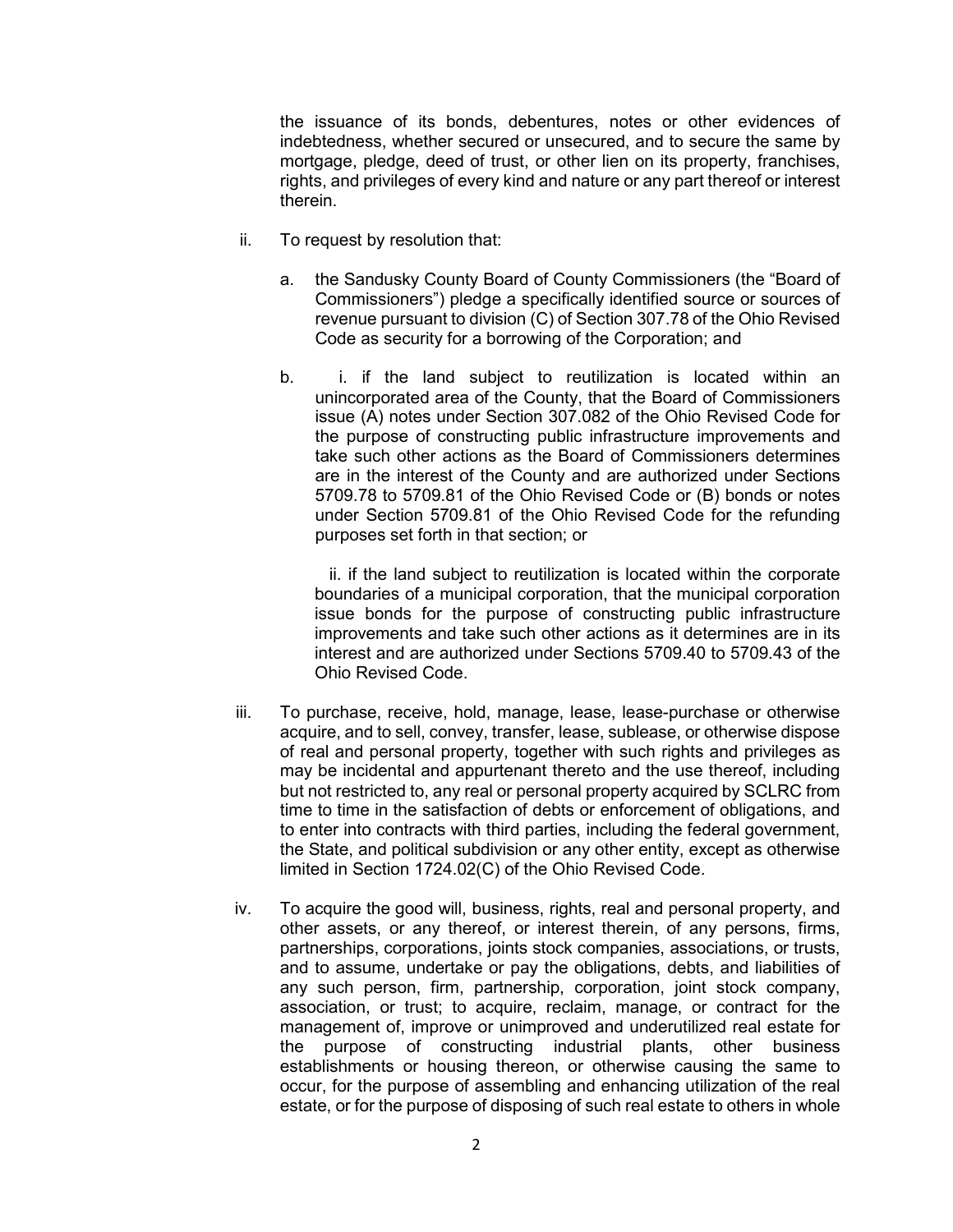or in part, for the construction of industrial plants, other business establishments or housing; and to acquire, reclaim, manage, contract for the management of, construct or reconstruct, alter, repair, maintain, operate, sell, convey, transfer, lease, sublease, or otherwise dispose in industrial plants, business establishments or housing, except as otherwise limited in Section 1724.02(D) of the Ohio Revised Code.

- v. To acquire, subscribe for, own, hold, sell, assign, transfer, mortgage, pledge, or otherwise dispose of the stock, shares, bonds, debentures, notes or other securities and evidences of interest in, or indebtedness of, any person, firm, corporation, joint stock company, associated, or trust, and while the owner or holder thereof, to exercise all the rights, powers, and privileges of ownership including the right to vote therein; provided, however, that no tax revenue, if any, received by SCLRC shall be used for such acquisition or subscription in violation of Article VIII, Section 6, Ohio Constitution.
- vi. To mortgage, pledge, or otherwise encumber any property acquired pursuant to the powers contained in divisions iii., iv. or v. of this section.
- vii. To serve as an agent for grant applications and for administration of grants or to make applications as principal for grants for SCLRC.
- viii. To exercise the powers enumerated under Chapter 5722 of the Ohio Revised Code on behalf of the County or a county which contracts with SCLRC.
- ix. To enter into agreements with a political subdivision that has designated SCLRC as its agency for reclamation, demolition, rehabilitation, reutilization of vacant, abandoned, tax-foreclosed, or other real property within the political subdivision.
- x. To engage in code enforcement and nuisance abatement, including, but not limited to, cutting grass and weeds, boarding up vacant or abandoned structures, and demolishing condemned structures on properties that are subject to a delinquent tax or assessment lien, or property for which SCLRC has contracted with municipal, township, or county authority to provide code enforcement or nuisance abatement assistance.
- xi. To charge fees or exchange in-kind goods or services for services rendered to political subdivisions and other persons or entities for whom services are rendered.
- xii. To employ and provide compensation for an executive director who shall manage the operations of the Corporation and shall employ others for the benefit of the Corporation as approved and funded by the Board of Directors, as defined in Section 3.b hereof.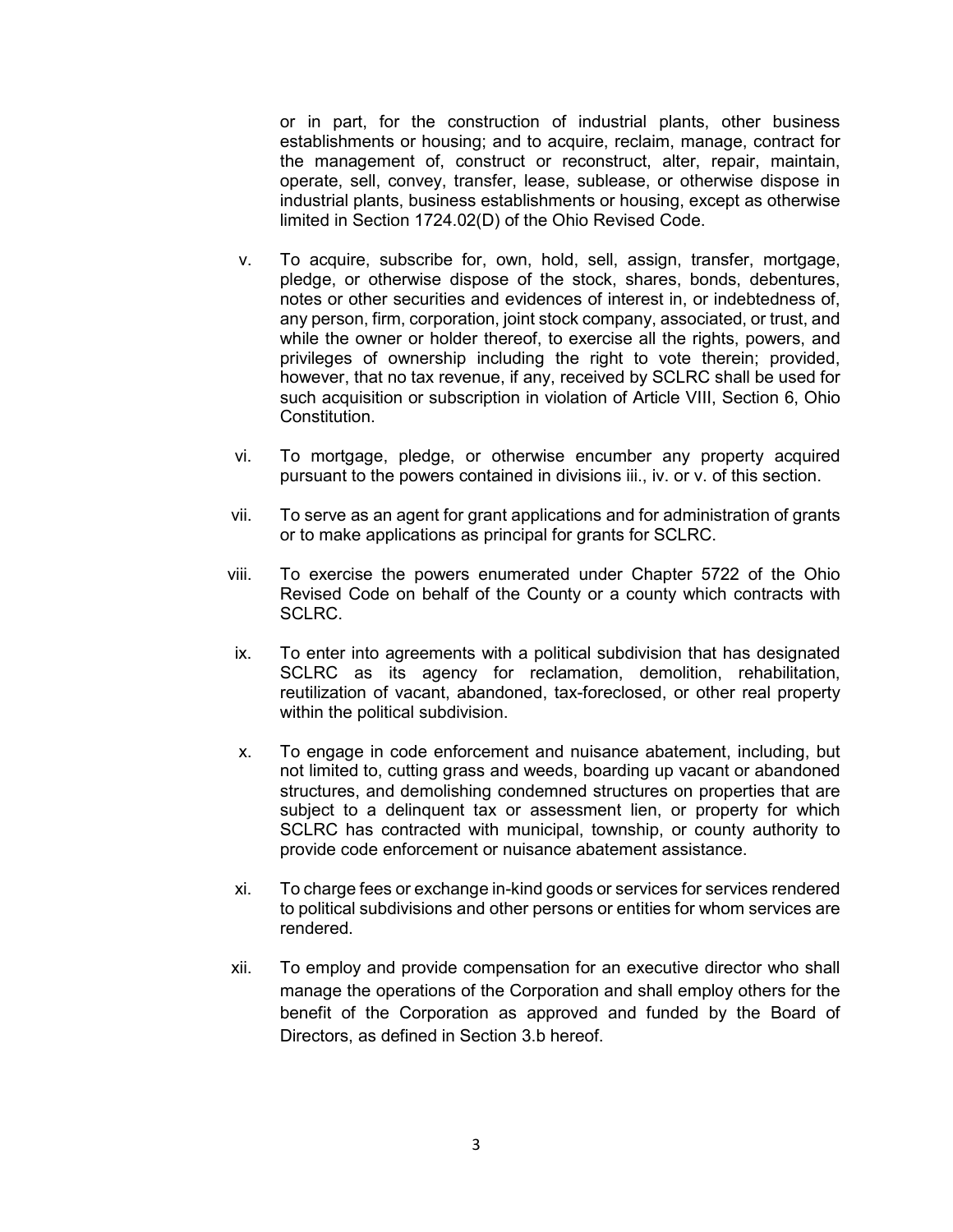- xiii. To purchase tax certificates at auction, negotiated sale, or from a third party who purchased and is a holder of one or more tax certificates issued pursuant to Sections 5721.30 to 5721.43 of the Ohio Revised Code.
- xiv. To be assigned a mortgage on real property from a mortgagee in lieu of acquiring such real property subject to a mortgage, except as otherwise limited in Section 1724.02(N) of the Ohio Revised Code.
- xv. To do all acts and things necessary or convenient to carry out the purposes of Section 1724.01 of the Ohio Revised Code and powers especially created for a county land reutilization corporation in Chapter 1724 of the Ohio Revised Code, including, but not limited to, contracting with the federal government, the State or any political subdivision thereof (including agreements pursuant to divisions (A)(3) and (B) of Section 1724.10 if the Ohio Revised Code), and any other party, whether non-profit of for-profit.

# **ARTICLE II**

- **2.** Members; Authority of Members
	- a. Designation of Members. The members of SCLRC ("Members") shall be those Directors prescribed in Article III hereof and those persons who from time to time are appointed by the Board of Directors in accordance with this Section. The Board of Directors may appoint at any regular or special meeting of the Corporation or at the Corporation's annual meeting any natural person to be a Member of the Corporation with only such authority as provided for in this Section hereof (each a "Non-Voting Member"). If a Statutory Member ceases to be a member of the Board of Directors nothing shall prevent a former Director from being appointed to be a Non-Voting Member of the Corporation by the then Board of Directors acting pursuant to this Section.
	- b. Number and Terms of Non-Voting Members. There shall be no limit on the number of Non-Voting Members that the Board of Directors may appoint from time to time. The term of each such Non-Voting Member, except in the case of resignation or removal as provided for in this Article, shall be twelve (12) months, and such term shall commence on the first day of the calendar month immediately following appointment by the Board of Directors. The Board of Directors may re-appoint any Non-Voting Member whose term expires in accordance with this Section for an unlimited number of successive terms.
	- c. Resignation and Removal of the Non-Voting Members. Any Non-Voting Member may resign his/her appointment as a Non-Voting Member for any reason upon fifteen (15) days' prior written notice to the Secretary of the Corporation. Such resignation shall be effective upon the date set forth in the notice duly given, and such resignation shall not require that the Board of Directors appoint a replacement for the Non-Voting Member so resigning. By an affirmative vote of a majority of the Board of Directors, the Board of Directors may remove any Non-Voting Member without cause.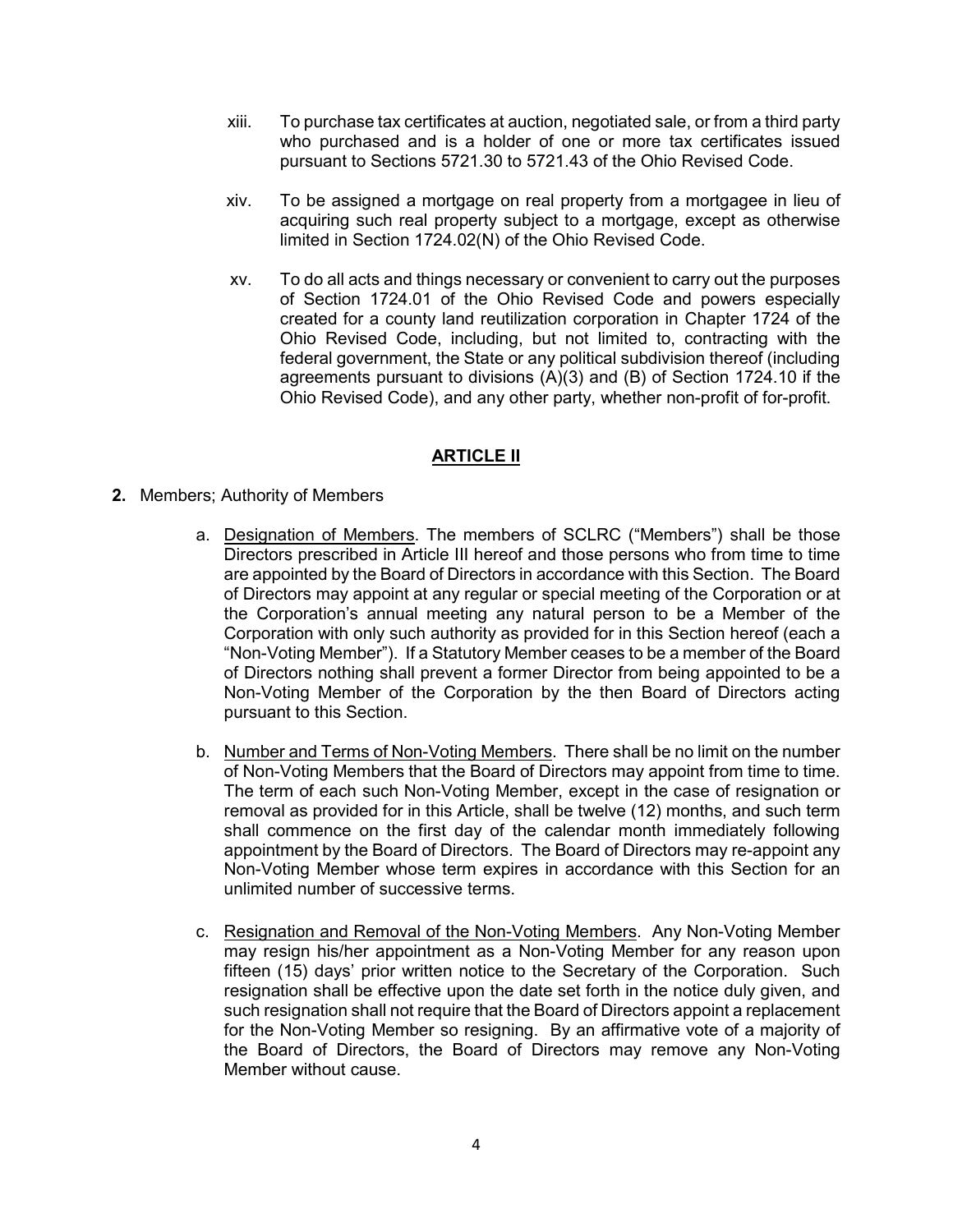d. Authority of the Non-Voting Members. A Non-Voting Member of the Corporation shall not have any voting power with respect to the governance of the Corporation. Each Non-Voting Member shall serve exclusively in an advisory capacity to the Board of Directors and the Corporation. All powers of governance of the Corporation, including, but not limited to, the power to vote on all business of the Corporation, are reserved to the Board of Directors serving pursuant to the provisions of Section 1724.03 of the Ohio Revised Code, the Articles of Incorporation of the Corporation and this Code of Regulations. Each Non-Voting Member shall have the right to attend and speak at any regular or special meeting of the Board of Directors and at the annual meeting of the Corporation. A Non-Voting Member may be appointed to a Committee in accordance with Article V

# **ARTICLE III**

#### 3. Directors

- a. Number and Terms of Office of the Board of Directors; Representatives; Pursuant to and in accordance with R.C. 1724.03(B) in effect upon the date of the Corporations incorporation, the Board of Directors of SCLRC (the "Board of Directors") shall be composed of no less than five (5) and no more than nine (9) members, including (1) two County Commissioners, (2) the County Treasurer (the County Commissioners and the County Treasurer are hereinafter referred to as the "Statutory Directors"), (3) one representative of the municipal corporation in the County with the largest population, based on the population according to the most recent federal decennial census (the "Municipal Director") and (4) representative of a township selected unanimously by the Statutory Directors and (5) any additional members selected unanimously by the Statutory Directors (said members hereinafter referred to as the "Selected Directors"). (The Statutory Directors, the Municipal Director and any Selected Directors, shall collectively be referred to as the "Directors"). The Directors, by majority vote, may alter the number of Directors in its sole discretion; provided further that any decrease in the number of Board Directors shall not, without decision of a majority of Directors, operate to terminate the existing unexpired term of any thensitting Director.
	- i. Representatives of Statutory Directors. Each of the Statutory Directors may appoint a representative, as a Director, to act for the Statutory Director at any meeting of the Directors that the Statutory Director would otherwise personally attend or in which the Statutory Director would otherwise participate or take action by vote. Such appointment shall be made in writing and delivered to the Secretary of the Board. The appointment of such a representative shall not prohibit such Statutory Director from personally exercising all the rights of a Statutory Director at any meeting of the Directors that the Statutory Director personally attends or in which the Statutory Director otherwise participates or takes action by vote. The term of such appointment shall run until the earlier to occur of: (i) the expiration of the term of the appointing Statutory Director or (ii) the appointment of a successor representative by the appointing Statutory Director. The term of office of each Statutory Director shall run concurrently with the terms of office of the public official. As used in this Code of Regulations, a duly appointed representative of any Statutory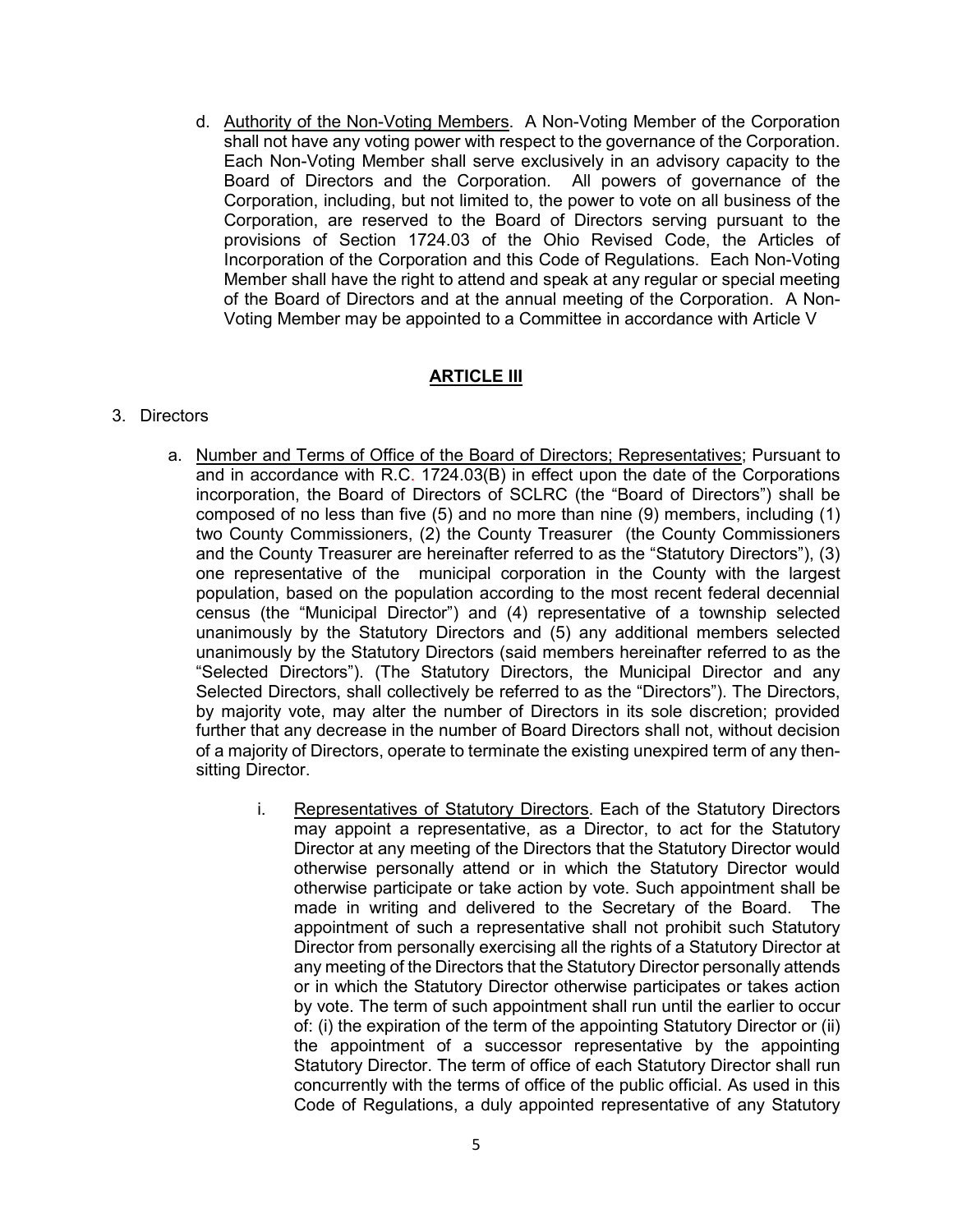Director means a Director of SCLRC for purposes of a quorum and all other business of the Board of Directors.

- ii. Selected Directors;. The term of office of each Selected Director shall run from such Director's selection in accordance with Ohio law and acceptance thereof to the second anniversary of such Selected Director's acceptance of selection and the selection of such Selected Director's successor and such successor's acceptance of the selection.
	- a. Resignation of Selected Director. A Selected Director may, at any time with forty-five (45) days prior written notice given to the Secretary of the Board or each of the Statutory Directors, resign from the office of Director of the Corporation. Upon receiving the notice of resignation of a Selected Director, the Secretary of the Board shall call a meeting of the Statutory Directors for the purpose of selecting unanimously a replacement for the resigning Selected Director.
	- b. Removal of Selected Director. Any Selected Director may at any time be removed from office upon a majority affirmative vote of the Directors at a meeting called for such purpose.
	- c. Vacancy in the Office of Selected Director. If a vacancy occurs in one or more of the offices of Selected Director, whether from death, disability or otherwise, the Secretary of the Board shall notify all Statutory Directors and shall schedule a meeting of such Statutory Directors for the purpose of selecting a replacement to fill the vacancy in accordance with Section 3.f.
- iii. Municipal Director. The term of office of the Municipal Director shall run until first to occur of: (i) the replacement of such Municipal Director pursuant to Section 3.iii.a. hereof by the municipal corporation that appointed such Director, provided that appointing municipality shall at the time still be the municipal corporation with the largest population according to the most recent federal decennial census, or (ii) the day on which the official results of a new federal decennial census are announced and such results evidence that the municipal corporation appointing the Municipal Director is no longer the largest municipal corporation in the County based on the population.
	- a. Replacement of Persons Serving as Municipal Director. The municipal corporation that appointed the Municipal Director pursuant to Section 3 hereof may replace such person at any time with thirty (30) day's prior written notice signed by the appointing authority of such municipal corporation and delivered to the Secretary of the Board (which thirty-day notice period the Board Chair may, in his discretion, waive). Such notice shall include a statement that the municipal corporation is replacing the person serving as the Municipal Director and shall state the name of such person's respective replacement. Except for such written notice as provided in this Section, the Board need not obtain any further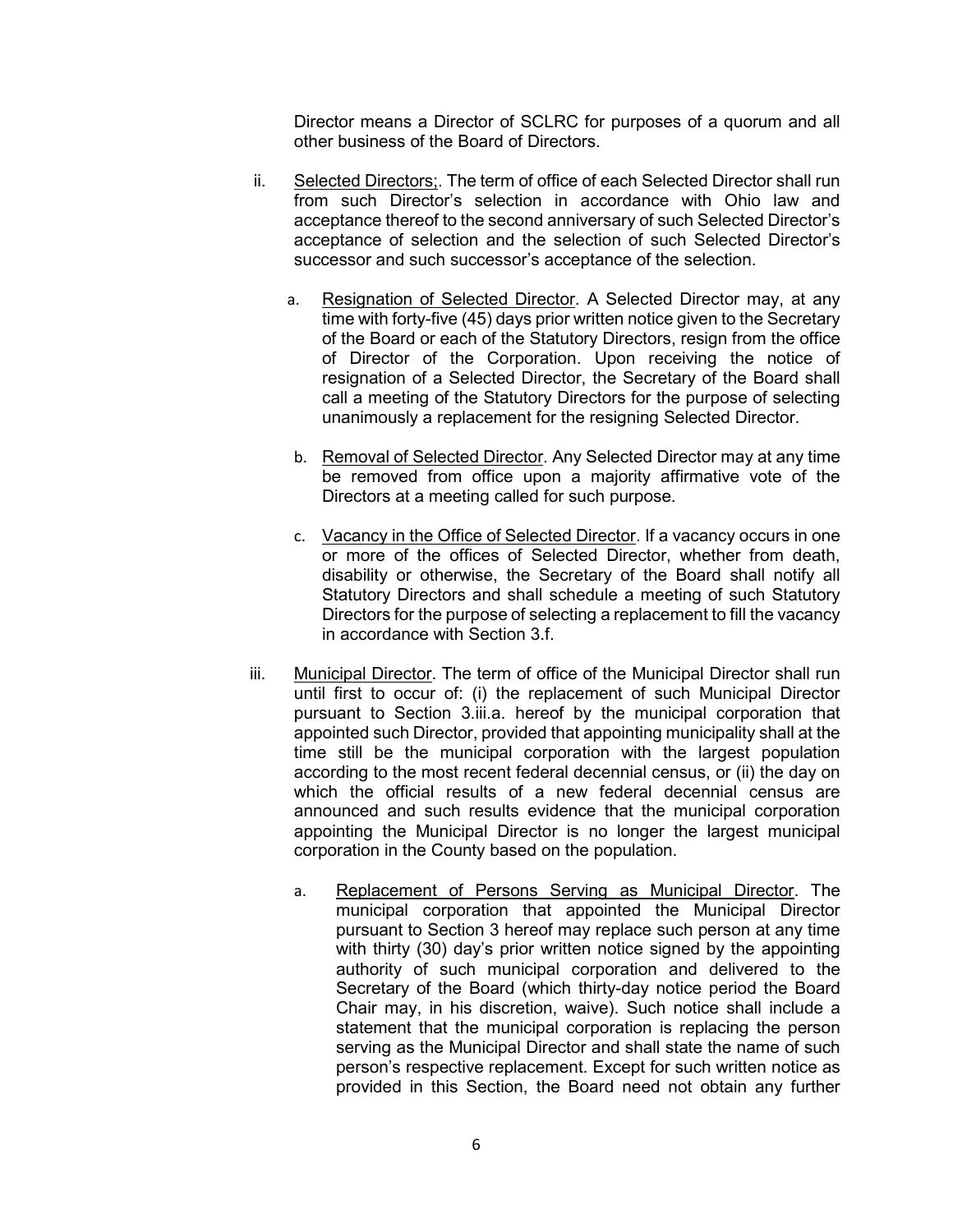evidence of the replacement of a Municipal Director and shall not have any power to veto or void such appointment.

- a. Authority and Duties of Directors. Except where the Community Improvement Corporation Law, the Nonprofit Corporation Law, and the Land Reutilization Law, the Articles of Incorporation or this Code of Regulations (including the provisions of Articles II) require that action be otherwise authorized or taken, all of the authority of the Corporation shall be vested in and exercised under the direction of, and by the affirmative vote of the majority of the Board of Directors acting at a meeting of such Board at which a quorum is present. The Board of Directors shall have authority to make, prescribe and enforce all rules and regulations for the conduct of business and affairs of the Corporation and the management and control of its properties. Without limiting the generality of the foregoing, SCLRC acting through its Board of Directors may employ and provide compensation for an executive director or enter into an Agreement with the County Treasurer, Board of County Commissioners or County Auditor, or other designated agency, to manage the daily operations of the SCLRC.
- c. Election of Chairperson and Vice-Chairperson of the Board of Directors. At the initial meeting of the Board of Directors at which this Code of Regulations is adopted, the Board of Directors shall elect a Chairperson and a Vice-Chairperson. The Chairperson shall preside over all meetings of the Board of Directors. The Vice-Chairperson shall preside over all meetings in the absence of the Chairperson. The term of the Chairperson and Vice-Chairperson shall run from, but excluding, the date of election of each as Chairperson and Vice-Chairperson to, and including, the next succeeding Annual Meeting. At each Annual Meeting following the adoption of this Code of Regulations, the Board of Directors shall elect a new Chairperson and Vice-Chairperson each of whom shall assume their roles and duties at the next succeeding regular or special meeting of the Board of Directors; provided that there shall be no prohibition on electing a member of the Board of Directors to successive terms as Chairperson or Vice-Chairperson. If at an Annual Meeting the election of a new Chairperson or Vice-Chairperson is not held for any reason, such election shall be held at a succeeding regular meeting, and the Chairperson and Vice-Chairperson shall continue in their respective roles as such until the first meeting immediately following the meeting at which a new Chairperson and Vice-Chairperson were elected. Notwithstanding the foregoing, noncompliance with the provisions of this Section shall have no legal effects on any actions taken by the Board of Directors at a meeting chaired by a Chairperson or Vice-Chairperson whose election or re-election was not held as provided in this Section.

# **ARTICLE IV**

#### 1. Meetings; Notices Thereof

- a. Definitions of Words and Terms Used in Article IV. The following words and terms shall have the following meanings for the purposes of their use in this Article IV:
	- i. "*Meeting*" including when used in connection with the terms "annual meeting," "regular meeting," and "special meeting,' means any pre-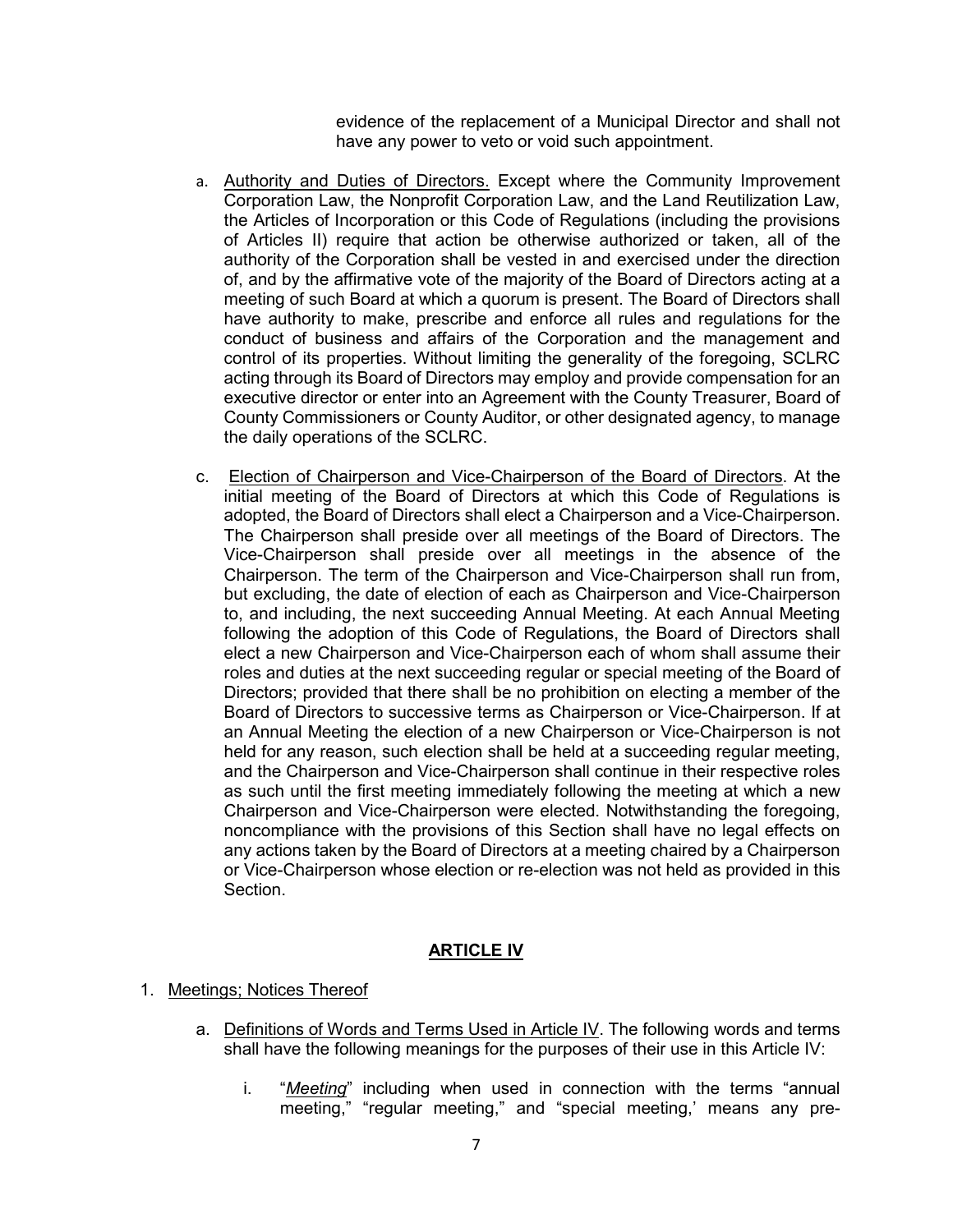arranged discussion of the Public Business of SCLRC (as hereinafter defined) by a majority of the members of the Board of Directors, or by any committee of the Board of Directors if there sits on such committee at least a majority of the Directors, and there is present at such meeting at least a majority of the Directors.

- ii. *"Oral Notification"* means notification given orally either in person or by telephone, directly to the person for whom such notification is intended, or by leaving an oral message for such person at the address, or if by telephone, at the telephone number (including any oral message left in the voice mail or similar recording device provided for messages at such telephone number), of such person as shone on the records kept by SCLRC pursuant to this Article.
- iii. *"Public Business of Sandusky CLRC"* means business of the Board of Directors which concerns SCLRC in its capacity as the designated agency of the County for purposes of exercising the powers given it in, among others, Chapters 1702, 1724, and 5722 of the Ohio Revised Code, and which business is conducted at a meeting at which a decision or determination of the Board of Directors is required in pursuit of any such purposes, but such business shall not include any business the information with regard to which is not a public record subject to R.C. 149.43 or pursuant to the provisions of R.C. 1724,11.
- iv. *"Written Notification"* means notification in writing mailed by first class mail, faxed, telegraphed, electronically mailed (e-mailed) or otherwise delivered to the address, including an e-mail address, of the person for whom such notification is intended as shown on the records kept by SCLRC under this Article IV, or in any way delivered to such person.
- b. **Annual Meeting.** The Board of Directors shall hold an annual meeting each calendar year on the date and time that is thirty (30) minutes prior to the second regularly scheduled monthly meeting that occurs after the close of the SCLRC's fiscal year or on such later date for which notice of such annual meeting is given in accordance with Section 4.e.i. hereof, but in no event later than the date by which the SCLRC is required to file with the Auditor of State the financial report described in R.C. 1724.05. Each annual meeting shall be held in the County at the place set forth in the notice thereof. Notice of such annual meeting shall be given by the Secretary of the SCLRC in accordance with Section 4.e.i. hereof. The purpose of the annual meeting shall be to release the annual report of the SCLRC, the preparation of which is required pursuant to R.C. 1724.05, the election of the Chairperson and Vice-Chairperson of the Board of Directors and any other annual or special reports to the Board of Directors and to transact such other business as may properly come before the Board of Directors at the annual meeting. *(Amended 12/14/21 per Resolution 2021-7)*.
- c. Regular Meetings. In addition to the annual meeting, the Board of Directors shall hold at least one regular meeting per calendar quarter of each fiscal year of SCLRC on such dates and at such times as the Board of Directors shall determine. Notice of each regular meeting shall be given by SCLRC in accordance with the provisions of Section 4.e.ii. hereof. The purpose of regular meetings of the Board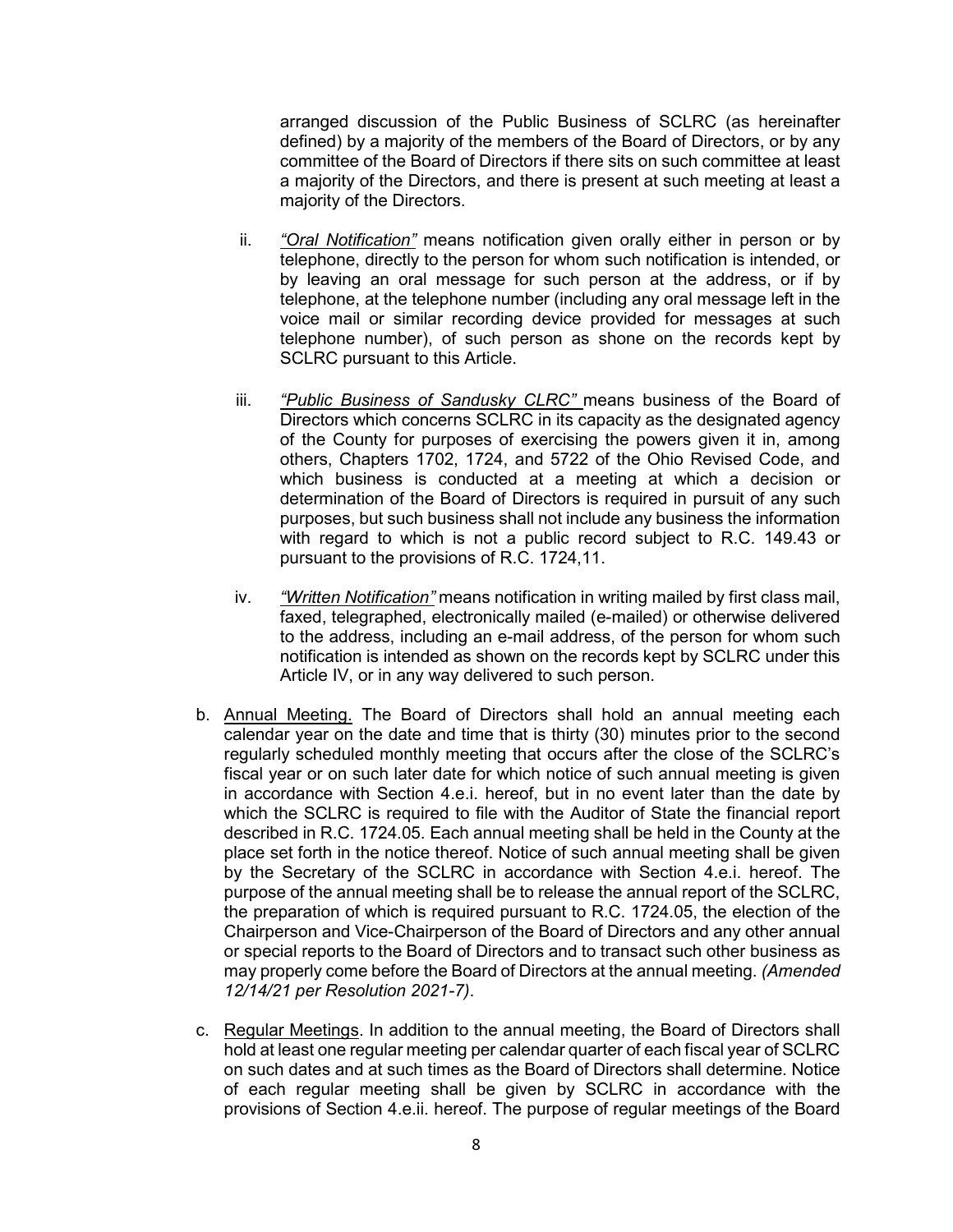of Directors shall be to receive reports from the Manager and other Officers, as defined in Section 6.a hereof, and committees, if any, of the Board of Directors, to approve or disapprove actions, if any, by SCLRC requiring action by the Board of Directors, and to consider and act upon any other matter requiring action by the Board of Directors.

- d. Special Meetings. The Chairperson of the Board of Directors, a majority of the Directors, a Statutory Director or the President may call a special meeting of the Board of Directors. Notice of any such meeting shall be given in accordance with provisions of Section 4.e.iii. hereof.
- e. Notices to Directors of Meetings. Notice of each regular meeting, special meeting and annual meeting of SCLRC shall be given to each Director in accordance with the provisions of this Section.
	- i. Annual Meeting. Not less than seven (7) days and not more than thirty (30) days prior to an annual meeting, notice stating the date, time, place of meeting shall be given to the Directors by SCLRC. Such notice shall be given to the Directors in writing which shall be given by personal delivery, mail, facsimile, telegram, e-mail, or other written media addressed to the Directors at their respective email or business address as they appear on the records of SCLRC.
	- ii. Regular Meetings. Not less than seven (7) days and not more than fourteen (14) days prior to a regular meeting, notice stating the date, time, place of meeting shall be given to the Directors by SCLRC. Such notice shall be given to the Directors in writing which shall be given by personal delivery, mail, facsimile, telegram, e-mail, or other written media addressed to the Directors at their respective email or business address as they appear on the records of SCLRC.
	- iii. Special Meetings. At least twenty-four (24) hours prior to a special meeting, notice stating the date, time, place of meeting shall be given to the Directors by SCLRC. Such notice shall be given to the Directors in writing which shall be given by personal delivery, mail, facsimile, telegram, e-mail, or other written media addressed to the Directors at their respective email or business address as they appear on the records of SCLRC.
- f. Place of Meeting. All meetings of the Board of Directors shall be held at the principal place of business of SCLRC or at any other place within the boundaries of the County, as the Board of Directors shall determine and include in any notice given with respect to such meeting.
- g. Quorum; Voting; Adjournment. Except as otherwise provided in this Code of Regulations, a majority of the Board of Directors of SCLRC shall constitute a quorum for the transaction of business. The act of a majority of the Directors present and voting at a meeting at which a quorum is present shall be the act of the Board of Directors. After a quorum has been established at a meeting of the Board of Directors, the subsequent withdrawal of Directors from the meeting so as to reduce the number of Directors present at any meeting to fewer than the number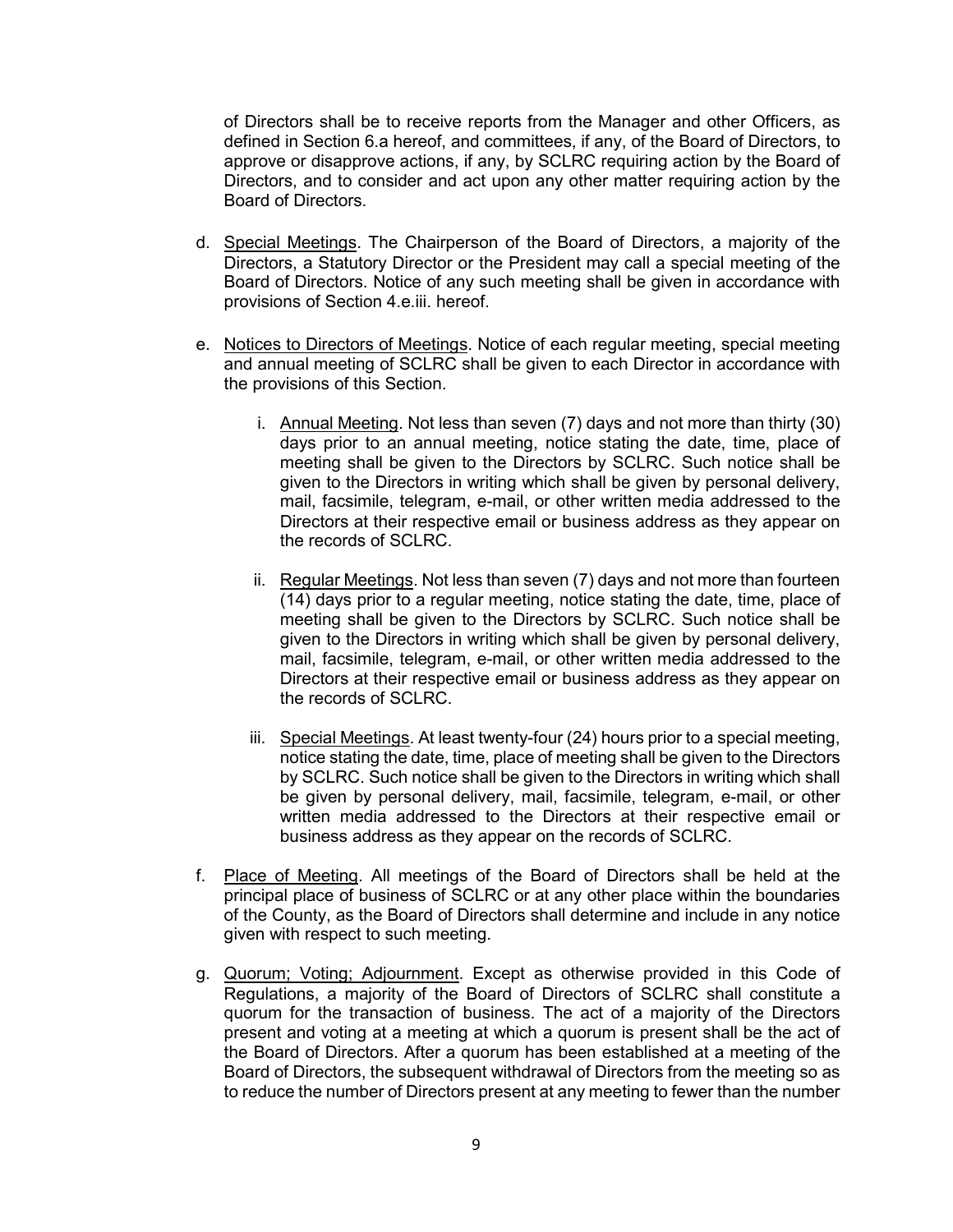required for a quorum shall not affect the validity of any action taken by the Board of Directors at the meeting or any adjournment thereof, if a quorum was present when the action was taken. A majority of the Directors present, whether or not a quorum exists, may adjourn any meeting of the Board of Directors to another time and place.

- h. Waiver of Notice by a Director. Notice of the time, place, and purpose of any meeting of the Board of Directors may be waived by a Director in writing whether before or after the holding of such meeting. The attendance of any Director at any such meeting, without protesting the lack of proper notice prior to or at the commencement of the meeting, shall be deemed to be a waiver by such Director of the requirement hereunder for notice of such meeting.
- i. Open Meeting Requirement. Except as otherwise provided in Section 1724.11(B)(1) of the Ohio Revised Code, all meetings of the Board at which a determination of the Board is required shall be open to the public. In connection with compliance with this provision, notice to the public, including the news media, of meetings of the Directors for the purpose of conducting the Public Business of SCLRC shall be given as provided in this Section.
	- i. In General. Any notification provided herein to be given by SCLRC may be given by any person acting on behalf of or under authority of SCLRC. SCLRC shall maintain a record of the date and time, if pertinent under this Article, of all notices and notifications given or attempted to be given under this Article, and to whom such notifications were given or unsuccessfully attempted to be given.
	- ii. Posted or Published Notice of Meetings. Notice of all meetings, specifying the time, place and purpose thereof, shall be given not later than twentyfour (24) hours in advance thereof (1) by posting at the office of SCLRC and at the offices of the County Commissioners and the County Treasurer and (2) by publishing the notice on the publicly accessible website of SCLRC, or if no such website exists, the website of the County Commissioners.
	- iii. E-Mail Notice to News Media of Meetings. Any news media that desires to be given advance e-mail notification of meetings shall file with the Secretary of SCLRC a written request therefore. Notice pursuant to a request under this Section may be given only be e-mail. The request shall be effective until terminated by SCLRC in its discretion. Such request may be modified or extended on by filing a complete new request with SCLRC. A request shall not be deemed to be made unless it is complete in all respects, and such request may be conclusively relied on by SCLRC. The written request shall specify the name of the news media, the name and the e-mail address of the person to whom written notification to the media can be e-mailed.
	- iv. Posting of Agenda for Public Meetings of SCLRC. SCLRC shall post or cause to be posted on the publicly accessible website of SCLRC and/or County Commissioners the agenda for all meetings of SCLRC at least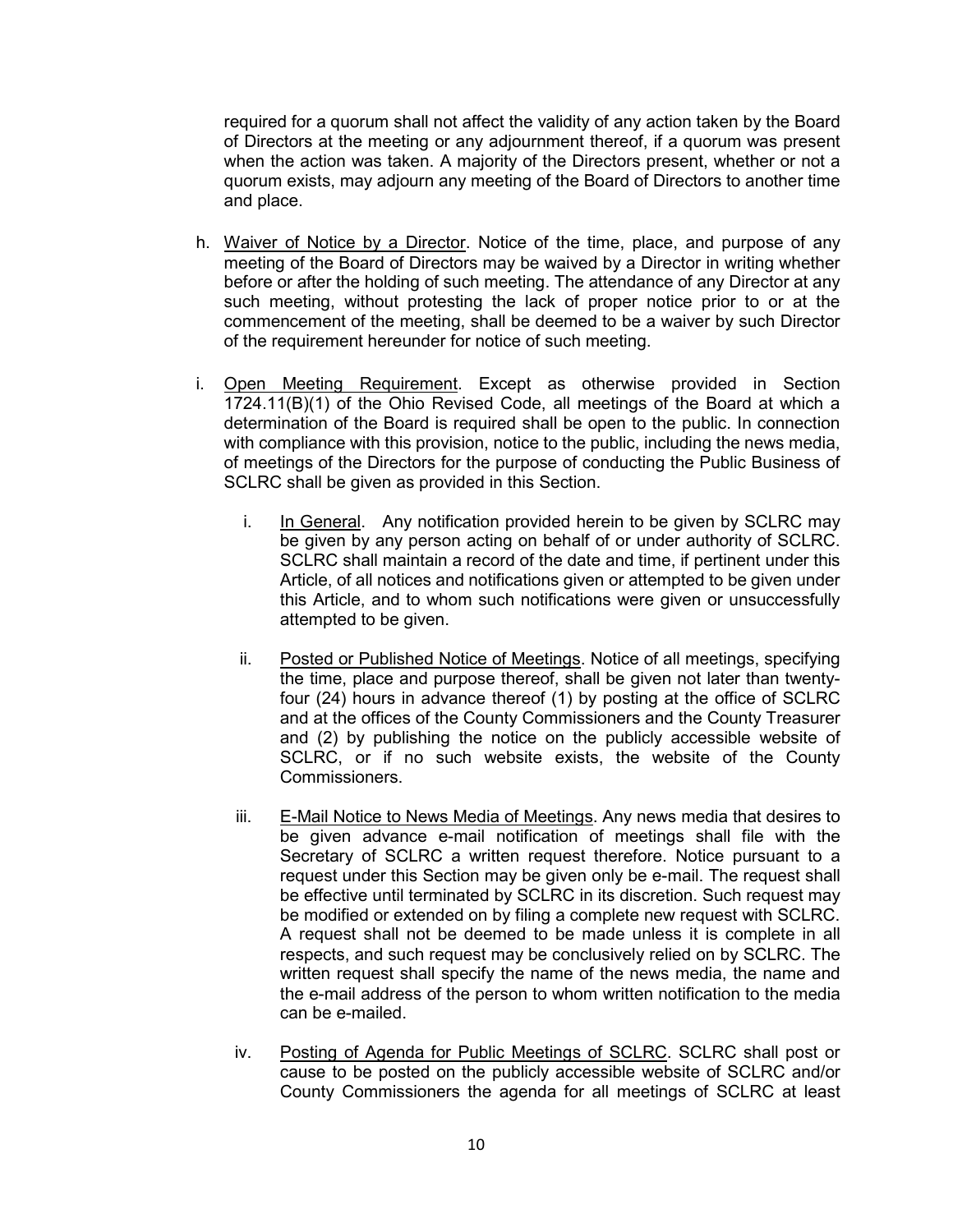twenty-four (24) hours in advance of such meetings, provided, however, that nothing in this Section shall be construed as prohibiting a change to such agenda, whether by way of addition of an item to or deletion of an item from such agenda.

# **ARTICLE V**

### 4. Committees

- a. Appointment. The Board of Directors by a majority affirmative vote of Directors present at any duly constituted meeting of the Board may from time to time appoint certain of its members or the Executive Director to act as a committee or committees in the intervals between meetings of the Directors and may delegate to such committee or committees the powers that may be exercised under the control and direction of the Directors and in accordance with the applicable provisions of Ohio law. If any powers otherwise exercisable only by the Board of Directors are to be delegated to a committee pursuant to this Article, at least a majority of the Directors of the Board shall be appointed to such committee. Each such committee and each member thereof shall serve at the pleasure of the Directors. If no powers otherwise exercisable only by the Board of Directors are to be delegated to a committee pursuant to this Article, at least one (1) Director shall be appointed to such committee.
- b. Executive Committee. In particular, the Board of Directors by a majority affirmative vote of Directors present at the meeting of the Board where a quorum is present may create and define the powers and duties of an Executive Committee consisting of three Directors at least one of which shall be a Statutory Director. During the intervals between meetings of the Board of Directors, the Executive Committee shall possess and may exercise all of the powers of the Board of Directors in the management and control of the business of SCLRC to the extent that the exercise of such powers are expressly permitted by law or otherwise do not constitute an unlawful delegation of fiduciary responsibility. All action taken by the Executive Committee shall be reported to the Board of Directors at its first meeting after such meeting of the Executive Committee. All meetings of the Executive Committee shall comply with the provisions of Section 4.i. of this Code of Regulations.
- c. Committee Action. Unless otherwise provided by the Board of Directors, a majority of the members of any committee created by the Board of Directors pursuant to this Article shall constitute a quorum at any meeting thereof and the act of such committee. Any such committee shall prescribe its own rules for calling holding meetings and its method of procedure, subject to any rules prescribed by the Directors and the provisions of Section 5.d. hereof. Each committee shall keep a written record of all actions taken by it.
- d. Notice to Committee Members of Committee Meetings; Open Committee Meetings. If the number of Directors appointed to a committee do not constitute a quorum under and pursuant to Section 4.g. hereof, the committee shall comply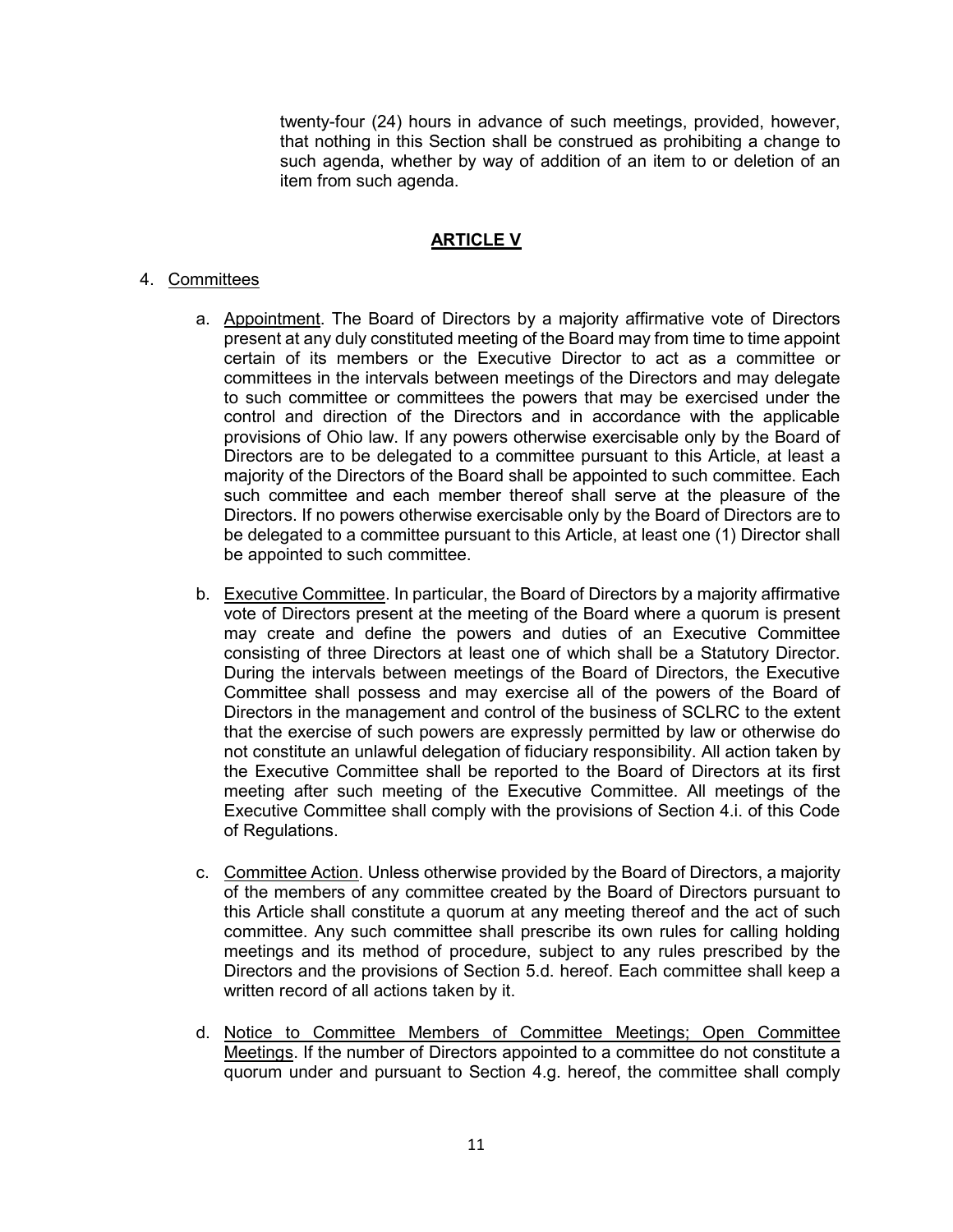with the provisions of Article IV hereof regarding notification and other matters therein relating to meetings of Board of Directors.

# **ARTICLE VI**

### 6. OFFICERS

- a. Employment and Designation of Officers. The officers of the Corporation (each an "Officer") shall consist of: (i) a President and Executive Director (the "Executive Director") who shall be selected by the Board of Directors and (ii) a Secretary and (iii) a Treasurer as deemed necessary for accomplishing the purposes and mission of the Corporation. The Corporation may provide for the compensation of the Executive Director or other Officers. The employment of the Executive Director and other Officers may be by contract or at will, as the Board in its sole discretion determines. The Executive Director may recommend to Board of Directors the employment of other Officers of the Corporation in accordance with Section 6.c.i. hereof.
	- i. The Board of Directors may enter into agreement with the County Treasurer, Board of County Commissioners or County Auditor, or may contract with any individual or organization, to serve as any or all Officer(s) of the Corporation.
- b. Term of Office; Vacancies. The Officers shall hold office until their successors are employed by the Board of Directors., except in the case of resignation, removal from office, or death of an Officer. Unless otherwise provided in a validly binding and enforceable employment contract between the Board of Directors and the Executive Director the Board of Directors may remove the Executive Director at any time with or without cause by a majority vote of the Directors then in office. Executive Director
- c. Authority. All Officers shall have such authority and perform such duties as customarily pertain to their respective offices and such additional authority and duties as may be prescribed by the Board of Directors or as prescribed herein. The enumeration of specific powers and duties set forth below shall not in any way limit the generality of the foregoing.
	- i. Authority and Duties of the Executive Director. The Executive Director shall be the chief executive officer of the Corporation. Subject to the direction of the Board of Directors, the Executive Director shall be responsible for carrying out the directions and policies of the Board of Directors, shall have responsibility for the general management and administration of the daily operations and affairs of the Corporation and shall perform any other duties or functions that may be necessary in the best interests of the efficient operations of the Corporation within limits established by the Board of Directors. Subject to any budgetary limitation imposed by the Board of Directors, the Executive Director, with the approval of the Board of Directors, shall employ and provide for the compensation of all other Officers or employees of the Corporation, the funding of whose positions is provided by the Board of Directors. The Executive Director may delegate to any Officer such of his duties as such Officer may be qualified to perform, subject to any limitations on such delegation as the Board of Directors may expressly adopt by resolution. The Executive Director, with the approval of the Board of Directors, shall appoint in a written document delivered to each Director, a Deputy Director who shall be authorized to act in the absence of the Executive Director or during the Executive Director's inability to act.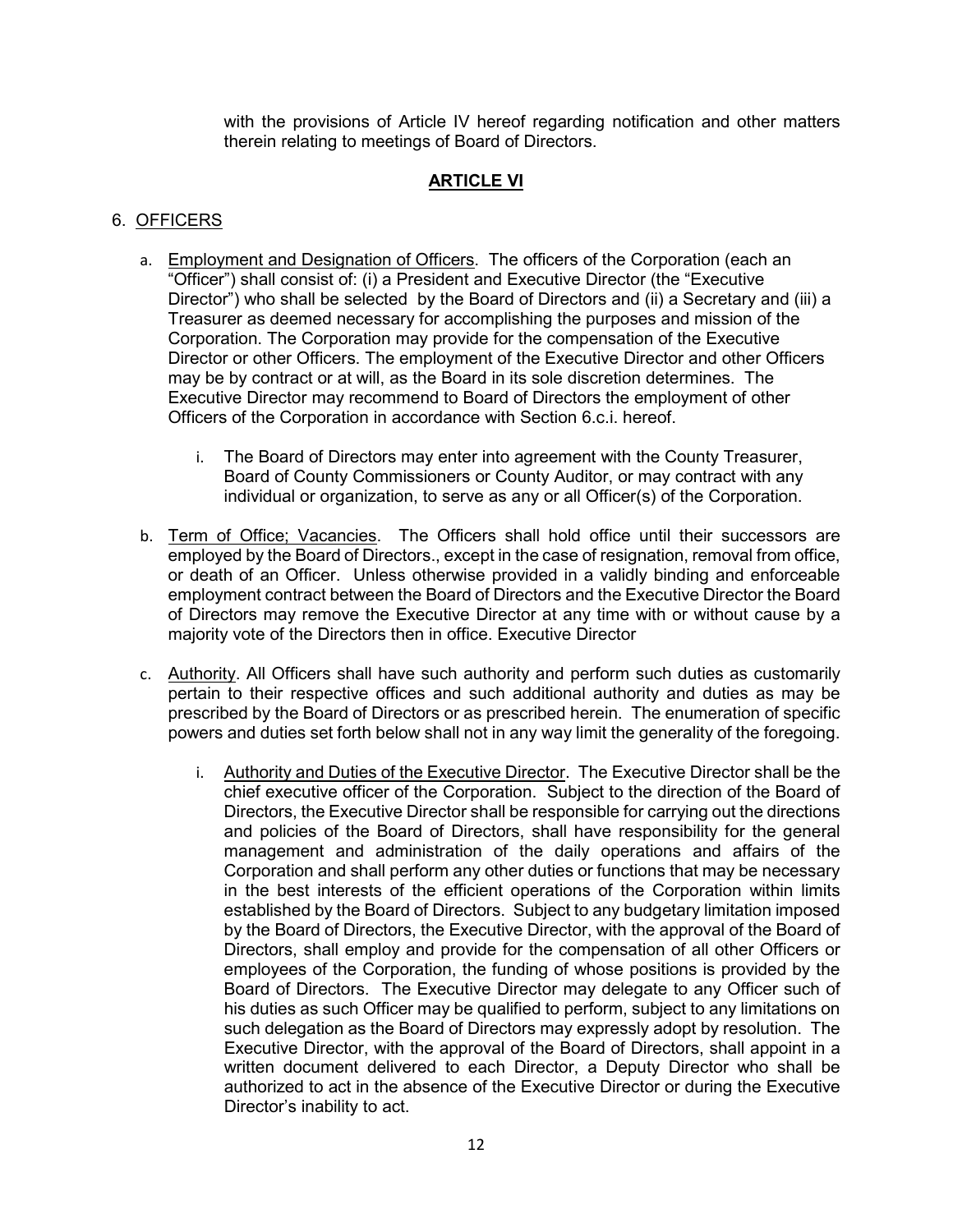- ii. Authority and Duties of the Corporate Treasurer. The Corporate Treasurer ("Treasurer") shall be the fiscal officer of the Corporation. Subject to the direction of the Executive Director, the Treasurer shall be responsible for all fiscal affairs of the Corporation, including, but not limited to, (a) preparing annually a budget estimating the revenues and expenditures of the Corporation for the next subsequent fiscal year and delivering a copy of such budget to the Executive Director and the Board of Directors in sufficient time for their review, revision and adoption of the same prior to the end of the fiscal year immediately preceding the fiscal year for which such budget will be effective, (b) opening demand deposit and other bank accounts in which all moneys of the Corporation will be deposited, (c) receiving and depositing and having charge over all money, bills, notes, bonds and similar property belonging to the Corporation, (d) keeping or causing to be kept under his/her supervision an accurate set of accounting books of all financial transactions and assets of the Corporation in accordance with generally accepted accounting principles and holding the same open for inspection and examination by the Directors and the Auditor of State or other independent public accountant or firm of accountants as required by law, (e) preparing interim and annual financial reports of the Corporation for the Board of Directors, (f) managing the investment of the moneys of the Corporation, (g) complying with applicable State public bidding requirements, and (h) establishing of fiscally sound internal control procedures. In addition, the Treasurer shall perform any other duties or functions that may be assigned or delegated to such Officer by the Executive Director, subject to any express limitations on such other duties and functions as may be adopted by the Board of Directors. The Board of Directors may engage a consultant to provide some or all the duties of the Treasurer.
- iii. Authority and Duties of the Secretary. The Secretary shall be responsible for keeping the minutes of all meetings and proceedings of the Board of Directors and shall make a proper record of the same, which shall be attested by him or her. The Secretary shall keep such other books as may be required by the Executive Director or the Board of Directors and shall generally perform such other duties and functions as may be required or assigned by the Executive Director, subject to any express limitations on such other duties and functions as may be adopted by the Board of Directors.

# **ARTICLE VII**

#### 1. Indemnification

a. Rights of Indemnification. Each member of the Board of Directors, each Officer, and each employee or agent of SCLRC (and his or her heirs, executors and managers) who is made a party to any litigation, action, suit or proceeding, whether civil, criminal, or administrative, by reason of his or being or having been a Director, Officer, or employee or agent of SCLRC shall be entitled to be indemnified, to the fullest extent permitted by law, by SCLRC against the reasonable expenses actually incurred by him or her in connection with the defense of such litigation, except in relation to the following matters: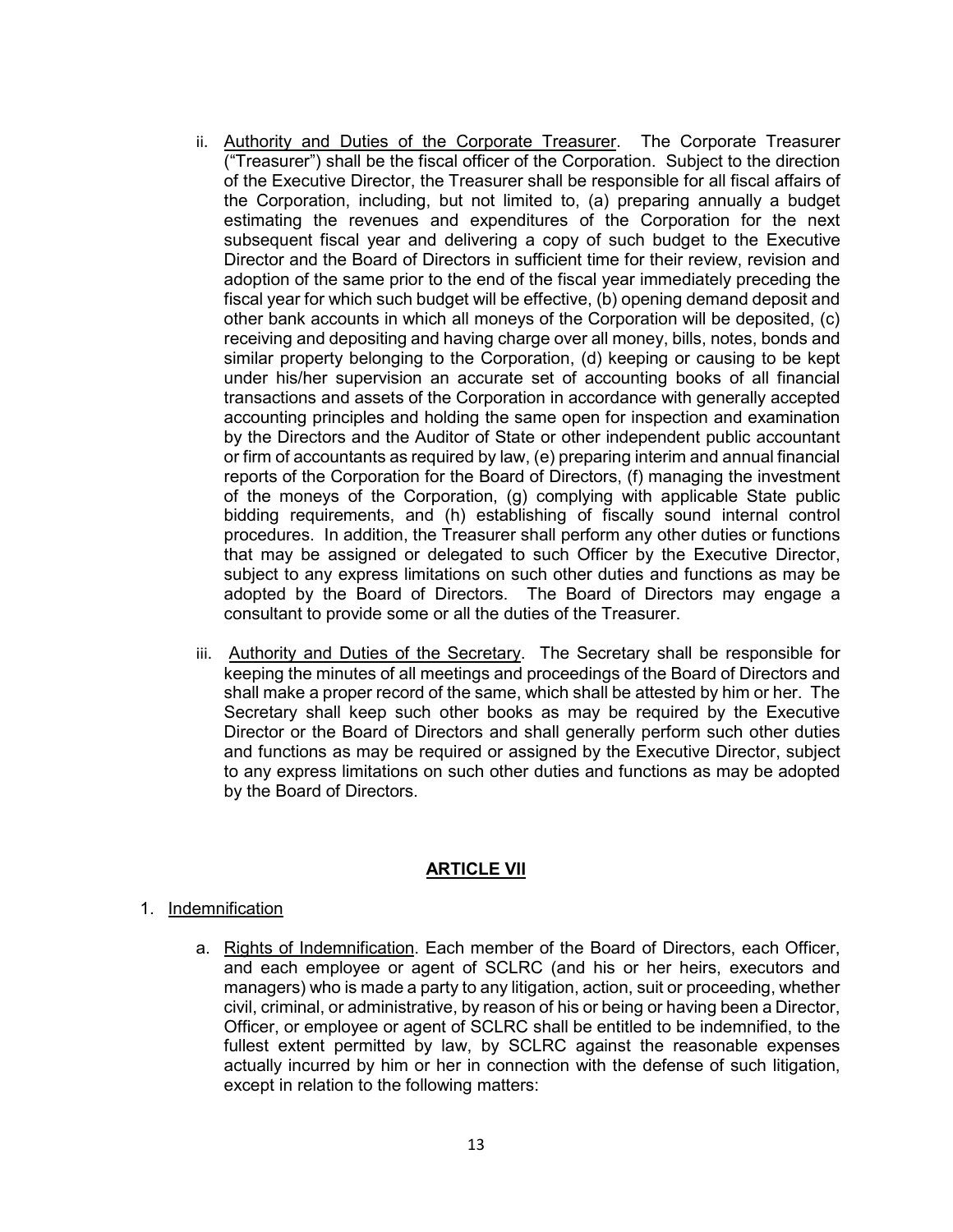- i. Those as to which he or she shall be finally adjudged in such litigation to be liable because of material dereliction in the performance of his or her duties as Director, Officer, or employee or agent of SCLRC or
- ii. Those which have resulted in a judgment in favor of SCLRC and against him or her, or which are settled by any payment by him or her to SCLRC.
- iii. Criminal charges involving theft or misappropriations of SCLRC funds.

The right of indemnification shall not be exclusive of other rights to which such person, his or her heirs, executors, or managers, may be entitled.

- b. Purchase of Insurance. SCLRC may purchase and maintain insurance on behalf of any person who is or was a Director, Officer, or employee of SCLRC against any liability asserted against such Director, Officer, or employee and incurred by him/her in any such capacity, or arising out of his status as such, whether or not SCLRC would have the power to indemnify him/her against such liability under the provisions of this Article or of the Nonprofit Corporation Law.
- c. Determination of the Directors in regard to Article VII. In connection with the provisions of Section 7.a. and 7.b. hereof, the Board of Directors hereby determines that such provisions are necessary, or unless a court of competent jurisdiction should find otherwise, then convenient, to carry out the purpose of Section 1724.01 of the Ohio Revised Code and the powers especially created for a community improvement corporation in Chapter 1724 of the Ohio Revised Code.

# **ARTICLE VIII**

- 1. Fiscal Matters; Contracts; Records
	- a. Fiscal Year End. The fiscal year of SCLRC shall begin on the same day of the year on which the fiscal year of the County begins and end on the last day of each such year.
	- b. Annual Budget. At least thirty (30) days prior to the end of each fiscal year of SCLRC, Treasurer shall present to the Board of Directors the annual budget of SCLRC for the next succeeding fiscal year. The Board of Directors shall, at a regular or special meeting, conduct a public hearing on such budget and shall, at such meeting or at another meeting called for the purpose, adopt the annual budget which shall govern the expenditures of SCLRC during the fiscal year to which such budget applies. On and after the commencement of a fiscal year, the annual budget adopted for such fiscal year may be amended or supplemented by the Board of Directors as circumstances warrant. No binding monetary obligation of SCLRC shall be entered into unless there exists at the time in the applicable budget line item an unencumbered balance in an amount no less than lesser of (a) the amount of the monetary obligation to be incurred without whether the amendment or supplement of such budget and line item by the Board of Directors and (b) the amount of the monetary obligation that will be due and payable in the fiscal year in which the monetary obligation is incurred. Nothing in this Section shall be construed as prohibiting the Board from approving the transfer of an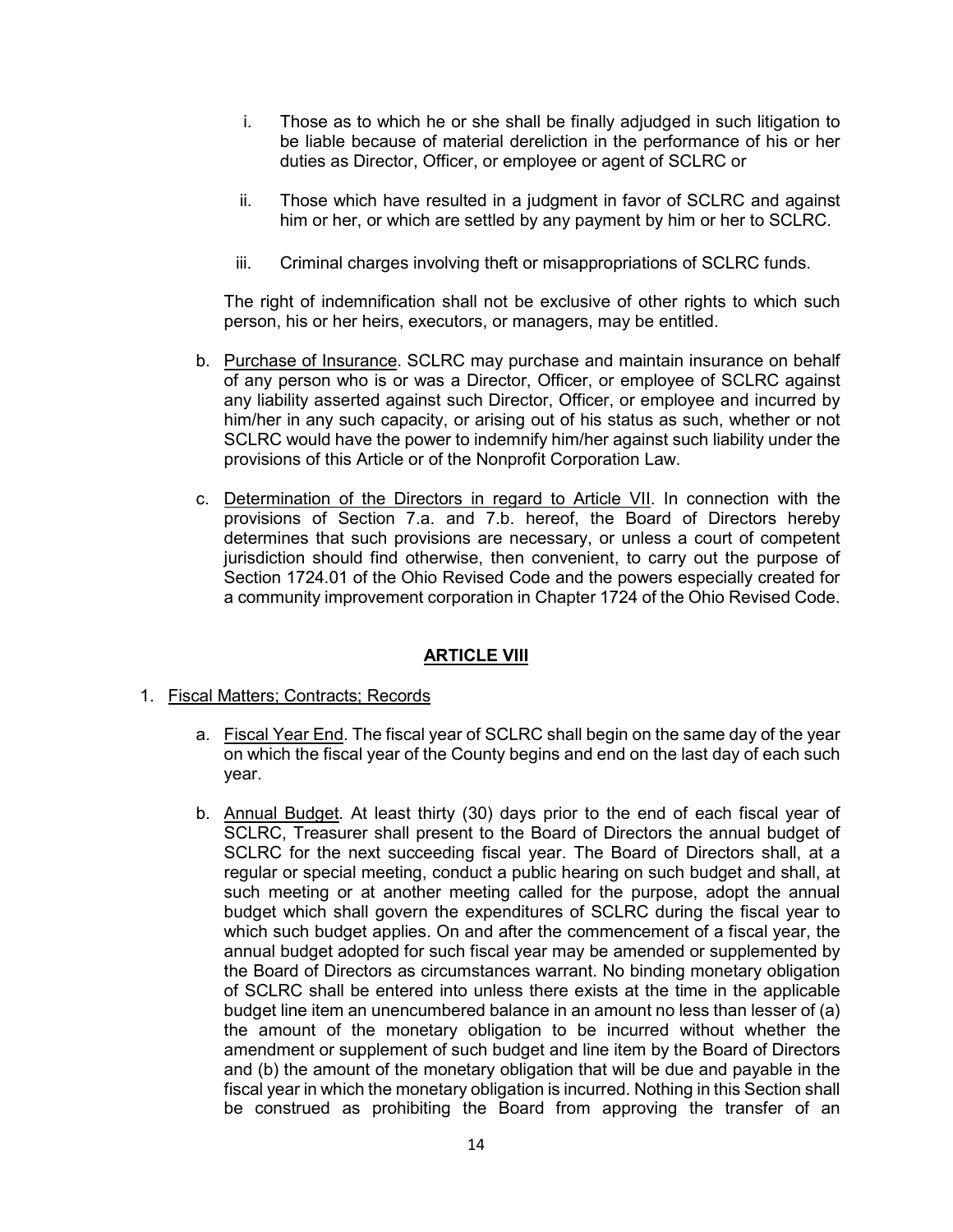unencumbered balance from any line item, account or fund to a line item, account or fund with respect to which an insufficient unencumbered balance exists when it is in the best interest of SCLRC to enter into the binding monetary obligation. In the event that due to unforeseen circumstances the annual budget has not been adopted and is not ready for adoption by the last day of the fiscal year immediately preceding the year for which such budget is to be effective, the Board of Directors may adopt a temporary budget governing fiscal matters for the first three (3) months of the new fiscal year.

- c. Contracts. The Board shall have the authority to execute contracts on behalf of SCLRC, subject to any limitations provided in this Section and any other limitations adopted by resolution of the Board of Directors. Unless otherwise provided in the resolution of the Board, any contract under which SCLRC incurs a liability shall be executed by two (2) SCLRC Directors. Prior to the execution of any contract on behalf of SCLRC, the Treasurer shall certify that there is an unencumbered balance in the applicable budgetary account at least sufficient to pay in the fiscal year in which such contract is being signed all payments that are required to be made under the contract in such fiscal year.
- d. Loans and Indebtedness. No loans shall be contracted on behalf of SCLRC and no evidences of indebtedness shall be issued in its name unless authorized by the Ohio Revised Code and by a resolution of the Board of Directors with such authorization being either general or confined to a specific instance. When a line or lines of credit have been authorized by the Board of Directors, draw-downs upon the signature of the Chair or Vice Chair are deemed authorized by the Board of Directors unless expressly prohibited by Board resolution.
- e. Signatories on Checks, Drafts, and Evidences of Indebtedness. All checks, drafts or other orders for payment of money issued in the name of SCLRC shall be signed by the Executive Director and one Statutory Director who shall be an authorized signatory on the account against which such check, draft or other order for the payment of money is drawn. All checks, drafts or other orders for payment of money in excess of \$10,000 shall be signed by two Statutory Directors and must have prior approval of the Board. All checks, drafts or other orders for payment of money issued to SCLRC shall be endorsed by the Treasurer and deposited within two business days. All notes, bonds, or other evidences of indebtedness of SCLRC for borrowed money shall be signed by the Chair and one other Board member of SCLRC if so authorized in the resolution of the Board of Directors approving the borrowing of the money and the issuance of notes, bonds, or other evidences of indebtedness. The signatures of such persons may be by facsimile where expressly authorized, but shall not be preprinted on the instrument. *Revised by Resolution 2022-3*
- f. Signatories on Deeds and Transfers of Real Property Interest. All deeds and other documents transferring an interest in real property of SCLRC shall be executed by the Executive Director after approval from the Board and shall otherwise be in compliance with the provisions of Ohio law applicable to disposition of real property. *Revised by Resolution 2017-3*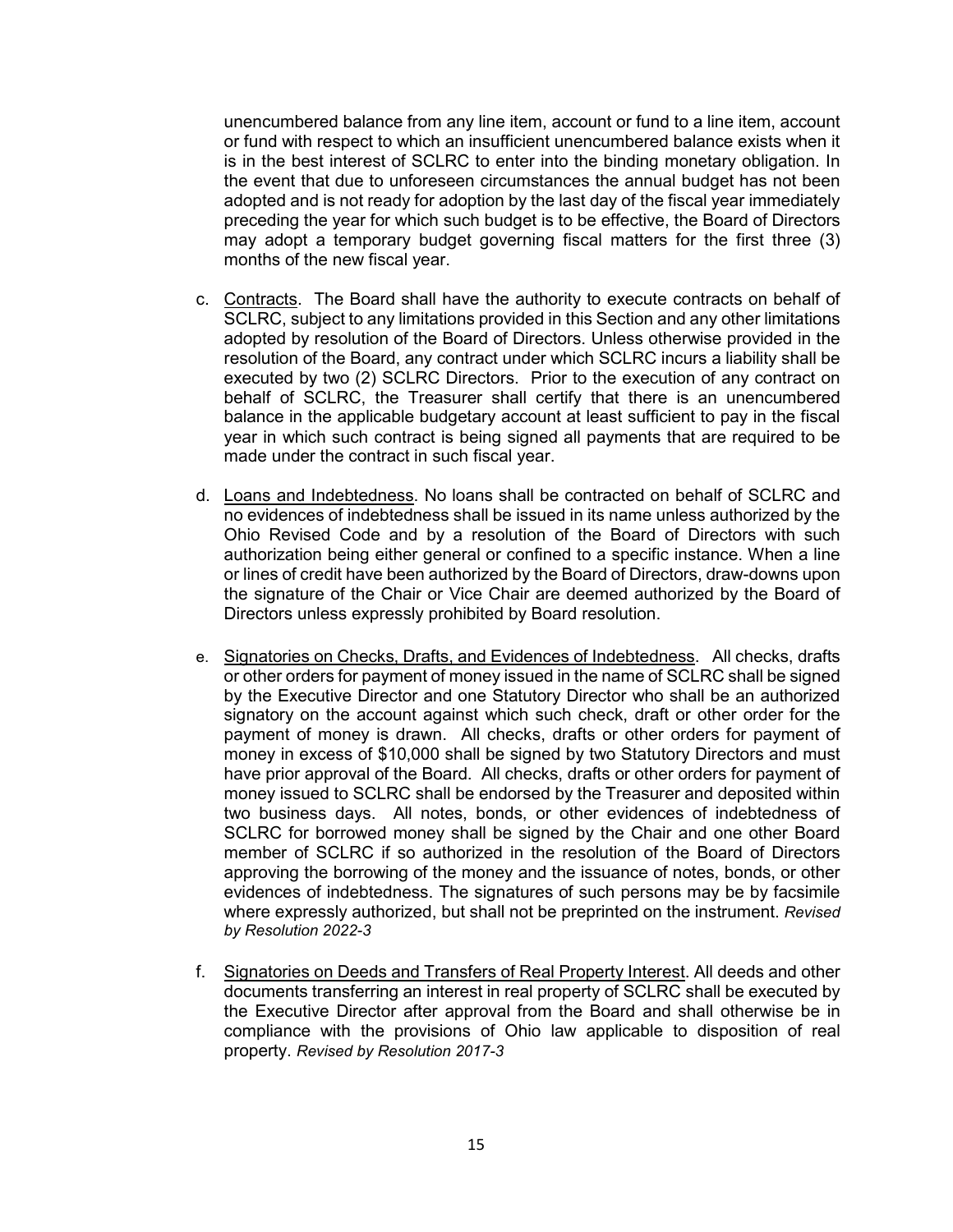- g. Deposits. All funds of SCLRC not otherwise employed shall be deposited from time to time to the credit of SCLRC in such banks, trust companies or other depositories as the Chair of the Board of Directors may select after written solicitation to such banks, trust companies and other depositories for designation as a depository of SCLRC by the Treasurer.
- h. Maintenance of Records; Open Records. SCLRC shall keep accurate and complete books and records of account according to generally accepted accounting principles relating to any moneys received or expended in connection with its pursuit of its purposes and in such a manner as to facilitate compliance with the requirements of R.C. 1724.05. Maintenance of such books and record of account shall be the responsibility of the Treasurer with oversight from a certified public accountant or accounting firm selected by the Board. The Secretary of the Board shall also keep minutes of the proceedings of its Board of Directors, and any committee created by and having any of the authority of the Board of Directors. Maintenance of such minutes of the proceedings of the Board of Directors, and any committee created by and having any of the authority of the Board of Directors, shall be the responsibility of the Secretary. To the extent provided in R.C. 149.431 and except as otherwise provided therein and in R.C. 1724.11, the books and records of SCLRC shall be public records, open for public inspection in accordance with the provisions of R.C. 149.43.
- i. Internal Controls. In addition to the requirements of this Article IX regarding fiscal matters of SCLRC, the Treasurer may provide by written policy circulated to all Directors, employees and agents of SCLRC further internal controls and safeguards over the assets of SCLRC to ensure their safety and application consistent with all applicable law, regulations, the Articles of Incorporation and this Code of Regulations.

# **ARTICLE IX**

- 1. Comprehensive Ethics Policy
	- a. Adoption and Maintenance of a Comprehensive Ethics Policy. The Board of Directors, having duly adopted a Comprehensive Ethics Policy, directs such Policy to be incorporated into this Article IX as if fully written herein. The Board shall maintain as a part of this Code of Regulations for the life of SCLRC the Comprehensive Ethics Policy which may be amended from time to time in accordance with the provisions in Section 8.b. below.
	- b. Amendments to Comprehensive Ethics Policy. The Board of Directors may, from time to time, amend the Comprehensive Ethics Policy at any meeting of the Board of Directors called for such purpose, among others. Upon any such amendment, a copy of the amended Policy shall be attached to the Code of Regulations held in SCLRC minute book. SCLRC shall replace or cause to be replaced all prior versions of Comprehensive Ethics Policy by delivery of the amended Comprehensive Ethics Policy to all Directors, Officers, and employees of SCLRC who have received a copy of the Comprehensive Ethics Policy in their possession.